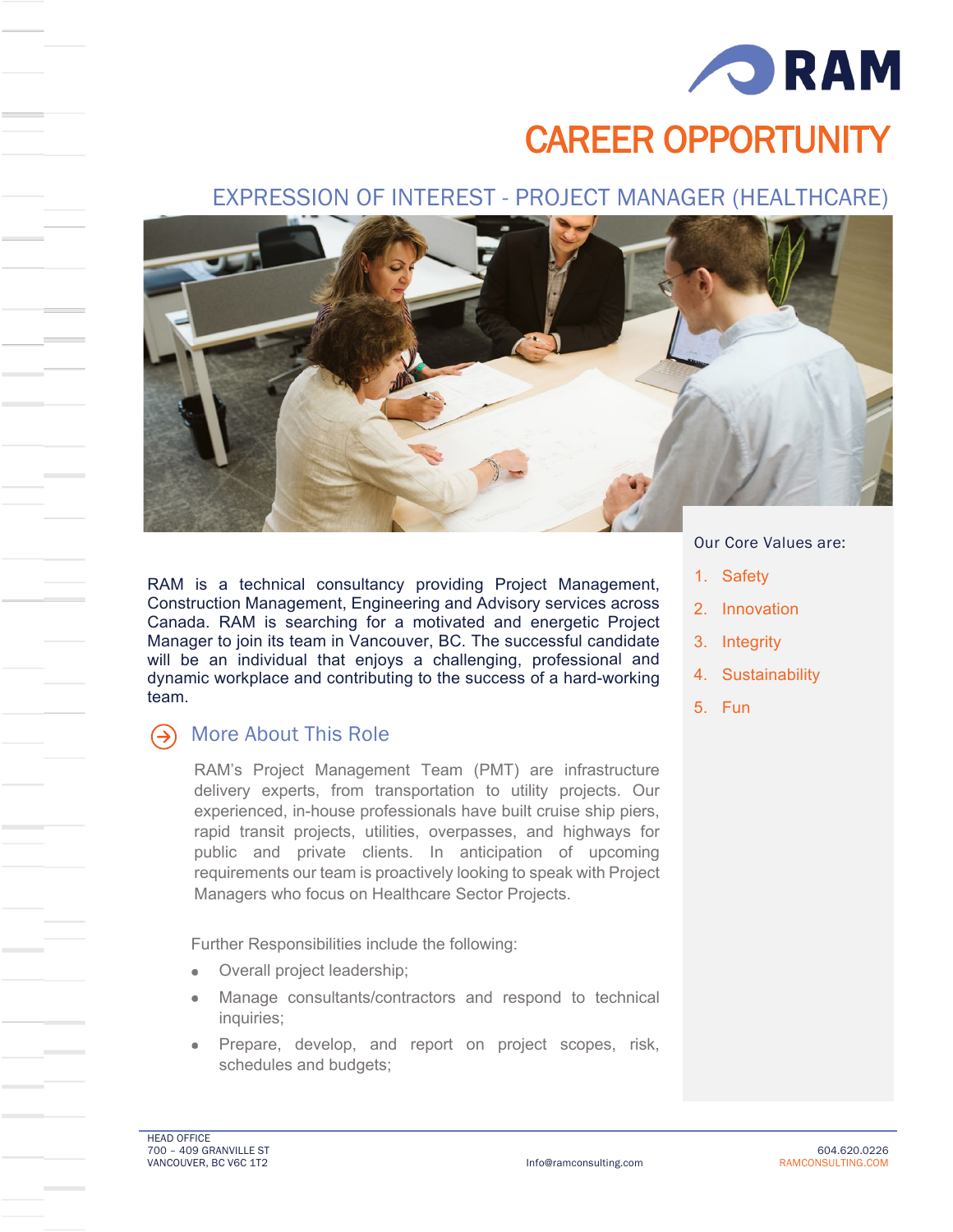

- Team leadership, including the coordination of resources;  $\bullet$
- Meeting/workshop facilitation and leadership;  $\bullet$
- Provide technical and administrative support through all phases of projects;  $\bullet$
- Project Scheduling and cost estimate preparation;  $\bullet$
- Contract administration leadership;
- Stakeholder management and engagement;  $\bullet$
- Permitting management;  $\bullet$
- Communication management;  $\blacksquare$
- Project reporting (via meeting minutes, project status reports/memos, etc.), and field reviews;  $\bullet$
- Chair and attend project and site meetings and communicate directly with clients/sub- $\bullet$ consultants/contractors;
- Maintaining a respectful and professional working relationship; and
- Active leadership role in business development and proposal preparation.

## Ideal Candidate Requirements

- 5+ years experience as Project Manager;  $\blacksquare$
- Bachelor's Degree/Diploma in Engineering, Construction Management or Building Diploma is considered an asset; and,
- Project Management Professional (PMP) designation with the Project Management Institute  $\bullet$ (PMI) considered an asset.
- Experience with projects in the Healthcare sector;  $\bullet$
- Adept knowledge of applied design and construction methods;
- Effective verbal and written communication and presentation skills with project stakeholders,  $\blacksquare$ the public, clients, regulatory agencies and consultants/contractors;
- Excellent report and proposal writing skills;
- Experience assembling, managing and delivering construction contracts.  $\bullet$

# Why You Should Join RAM

- Annual Training Allocation and Career Planning
- Extended Health Benefits
- RAM Intramural teams
- Office Social Hours  $\bullet$
- Business Casual Environment
- Quarterly Office Events  $\bullet$
- Community Involvement Days  $\bullet$
- Quarterly Goal Setting  $\mathfrak{m}$
- Annual Performance Planning and Salary Reviews